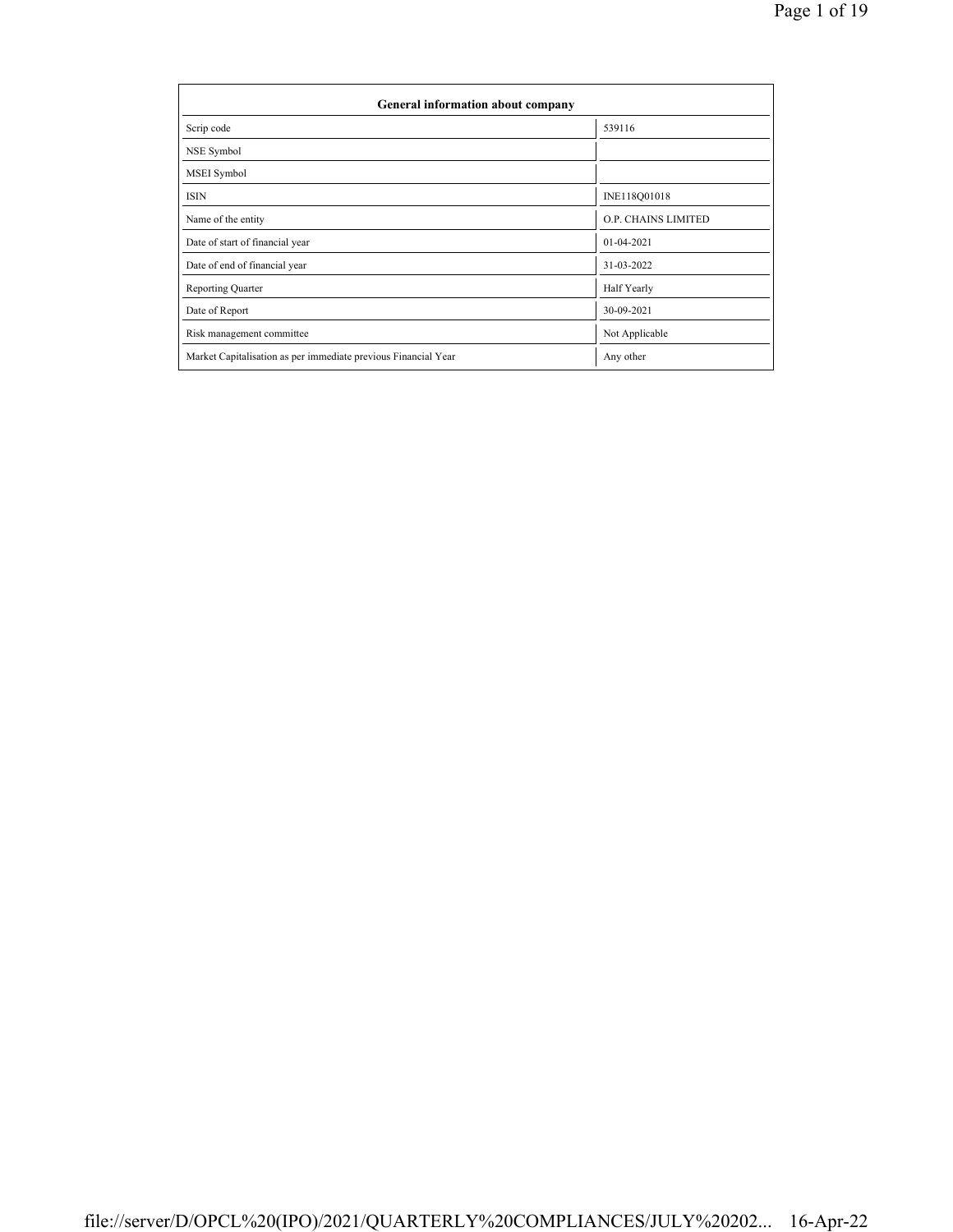|                                                                                                                                                                                                                                                                                                                                                                                                  | <b>Annexure I</b>                                                    |                                                |                                       |                      |                                            |                                                                                                                                                |                                                                                                                                                                      |                                                                                                                                                                           |                                                                                                                                                                                                               |  |                |   |              |                         |              |
|--------------------------------------------------------------------------------------------------------------------------------------------------------------------------------------------------------------------------------------------------------------------------------------------------------------------------------------------------------------------------------------------------|----------------------------------------------------------------------|------------------------------------------------|---------------------------------------|----------------------|--------------------------------------------|------------------------------------------------------------------------------------------------------------------------------------------------|----------------------------------------------------------------------------------------------------------------------------------------------------------------------|---------------------------------------------------------------------------------------------------------------------------------------------------------------------------|---------------------------------------------------------------------------------------------------------------------------------------------------------------------------------------------------------------|--|----------------|---|--------------|-------------------------|--------------|
|                                                                                                                                                                                                                                                                                                                                                                                                  |                                                                      |                                                |                                       |                      |                                            | Annexure I to be submitted by listed entity on quarterly basis                                                                                 |                                                                                                                                                                      |                                                                                                                                                                           |                                                                                                                                                                                                               |  |                |   |              |                         |              |
| <b>I. Composition of Board of Directors</b>                                                                                                                                                                                                                                                                                                                                                      |                                                                      |                                                |                                       |                      |                                            |                                                                                                                                                |                                                                                                                                                                      |                                                                                                                                                                           |                                                                                                                                                                                                               |  |                |   |              |                         |              |
|                                                                                                                                                                                                                                                                                                                                                                                                  | Disclosure of notes on composition of board of directors explanatory |                                                |                                       |                      |                                            |                                                                                                                                                |                                                                                                                                                                      |                                                                                                                                                                           |                                                                                                                                                                                                               |  |                |   |              |                         |              |
|                                                                                                                                                                                                                                                                                                                                                                                                  |                                                                      |                                                |                                       |                      |                                            |                                                                                                                                                |                                                                                                                                                                      |                                                                                                                                                                           | Whether the listed entity has a Regular Chairperson                                                                                                                                                           |  | Yes            |   |              |                         |              |
|                                                                                                                                                                                                                                                                                                                                                                                                  |                                                                      |                                                |                                       |                      |                                            |                                                                                                                                                |                                                                                                                                                                      |                                                                                                                                                                           | Whether Chairperson is related to MD or CEO                                                                                                                                                                   |  | N <sub>0</sub> |   |              |                         |              |
| Whether<br>special<br>resolution<br>Date of<br><b>Initial Date</b><br>Date<br>Category<br>Date of Re-<br>Category 2<br>passed?<br>passing<br>Date of<br>Category 1<br><b>DIN</b><br>PAN<br>$3$ of<br>of<br>of<br>of directors<br>of directors<br>[Refer Reg.<br>appointment<br>cessation<br>special<br>directors<br>Birth<br>appointment<br>resolution<br>$17(1A)$ of<br>Listing<br>Regulations] |                                                                      |                                                |                                       |                      | Tenure<br>of<br>director<br>(in<br>months) | No of<br>Directorship<br>in listed<br>entities<br>including<br>this listed<br>entity (Refer<br>Regulation<br>17A of<br>Listing<br>Regulations) | No of<br>Independent<br>Directorship<br>in listed<br>entities<br>including<br>this listed<br>entity<br>(Refer<br>Regulation<br>$17A(1)$ of<br>Listing<br>Regulations | Number of<br>memberships<br>in Audit/<br>Stakeholder<br>Committee<br>(s) including<br>this listed<br>entity (Refer<br>Regulation<br>$26(1)$ of<br>Listing<br>Regulations) | No of post<br>of<br>Chairperson<br>in Audit/<br>Stakeholder<br>Committee<br>held in<br>listed<br>entities<br>including<br>this listed<br>entity (Refer<br>Regulation<br>$26(1)$ of<br>Listing<br>Regulations) |  |                |   |              |                         |              |
| <b>ARPG3149D</b>                                                                                                                                                                                                                                                                                                                                                                                 | 00095313                                                             | Executive<br>Director                          | Chairperson<br>related to<br>Promoter |                      | $03 -$<br>$04 -$<br>1963                   | NA                                                                                                                                             |                                                                                                                                                                      | 04-12-2001                                                                                                                                                                | 01-09-2019                                                                                                                                                                                                    |  |                |   | $\mathbf{0}$ | $\overline{2}$          | $\bf{0}$     |
| APPG6375H                                                                                                                                                                                                                                                                                                                                                                                        | 00095295                                                             | Executive<br>Director                          | Not<br>Applicable                     | <b>MD</b>            | $07 -$<br>$05 -$<br>1966                   | NA                                                                                                                                             |                                                                                                                                                                      | 04-12-2001                                                                                                                                                                | 01-09-2019                                                                                                                                                                                                    |  |                | 1 | $\mathbf{0}$ | $\mathbf{0}$            | $\mathbf{0}$ |
| ACNPG4255C                                                                                                                                                                                                                                                                                                                                                                                       | 01048355                                                             | Non-<br>Executive -<br>Independent<br>Director | Not<br>Applicable                     | Employee<br>Director | $22 -$<br>$05 -$<br>1964                   | <b>NA</b>                                                                                                                                      |                                                                                                                                                                      | 01-07-2014                                                                                                                                                                | 23-09-2019                                                                                                                                                                                                    |  | 60             | 1 | -1           | $\overline{\mathbf{3}}$ |              |
| 3GPPS3272N                                                                                                                                                                                                                                                                                                                                                                                       | 01888937                                                             | Non-<br>Executive -<br>Independent<br>Director | Not<br>Applicable                     | Employee<br>Director | $22 -$<br>$05 -$<br>1980                   | <b>NA</b>                                                                                                                                      |                                                                                                                                                                      | 01-07-2014                                                                                                                                                                | 23-09-2019                                                                                                                                                                                                    |  | 60             | 1 | -1           | $\mathbf{1}$            | $\bf{0}$     |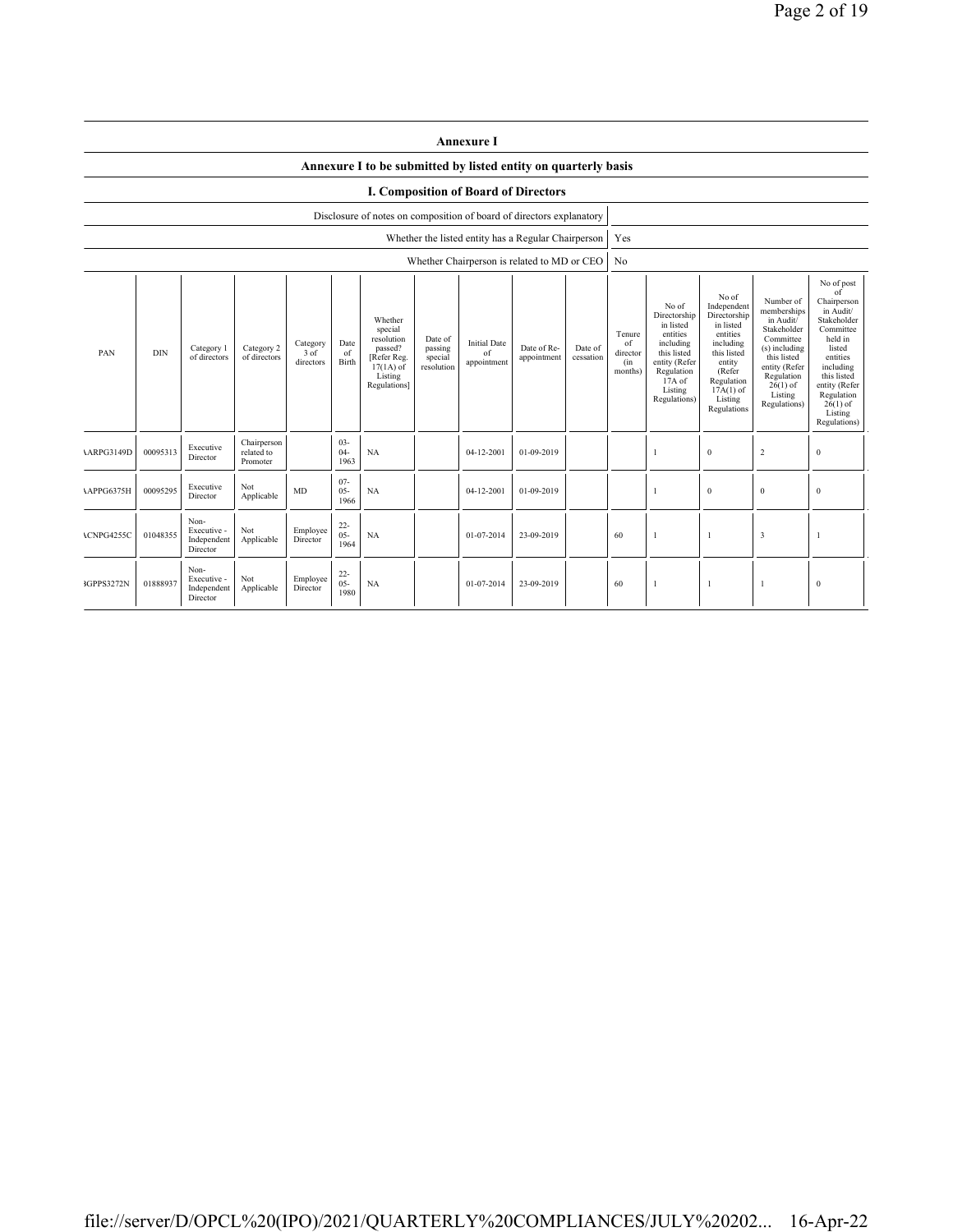|    | <b>I. Composition of Board of Directors</b><br>Disclosure of notes on composition of board of directors explanatory<br>Whether the listed entity has a Regular Chairperson |                               |            |            |                                                |                                 |                               |                          |                                                                                                      |                                             |                                          |                            |                      |                                            |                                                                                                                                                |                                                                                                                                                                      |                |
|----|----------------------------------------------------------------------------------------------------------------------------------------------------------------------------|-------------------------------|------------|------------|------------------------------------------------|---------------------------------|-------------------------------|--------------------------|------------------------------------------------------------------------------------------------------|---------------------------------------------|------------------------------------------|----------------------------|----------------------|--------------------------------------------|------------------------------------------------------------------------------------------------------------------------------------------------|----------------------------------------------------------------------------------------------------------------------------------------------------------------------|----------------|
| Sr | Title<br>(Mr)<br>Ms)                                                                                                                                                       | Name of<br>the<br>Director    | PAN        | <b>DIN</b> | Category 1<br>of directors                     | Category<br>$2$ of<br>directors | Category<br>3 of<br>directors | Date<br>of<br>Birth      | Whether<br>special<br>resolution<br>passed?<br>[Refer Reg.<br>$17(1A)$ of<br>Listing<br>Regulations] | Date of<br>passing<br>special<br>resolution | <b>Initial Date</b><br>of<br>appointment | Date of Re-<br>appointment | Date of<br>cessation | Tenure<br>of<br>director<br>(in<br>months) | No of<br>Directorship<br>in listed<br>entities<br>including<br>this listed<br>entity (Refer<br>Regulation<br>17A of<br>Listing<br>Regulations) | No of<br>Independent<br>Directorship<br>in listed<br>entities<br>including<br>this listed<br>entity<br>(Refer<br>Regulation<br>$17A(1)$ of<br>Listing<br>Regulations | n              |
| 5  | Mr                                                                                                                                                                         | <b>MOON</b><br><b>GOYAL</b>   | ACXPG5131D | 06831411   | Executive<br>Director                          | Not<br>Applicable               |                               | $21 -$<br>$12 -$<br>1981 | NA                                                                                                   |                                             | 04-06-2021                               |                            |                      |                                            |                                                                                                                                                | $\mathbf{0}$                                                                                                                                                         | $\overline{0}$ |
| 6  | Mr                                                                                                                                                                         | <b>AMOL</b><br><b>DONERIA</b> | AEMPD5500N | 06897314   | Non-<br>Executive -<br>Independent<br>Director | Not<br>Applicable               | Employee<br>Director          | $26 -$<br>$08 -$<br>1977 | NA                                                                                                   |                                             | 01-07-2014                               | 23-09-2019                 |                      | 60                                         |                                                                                                                                                |                                                                                                                                                                      | 3              |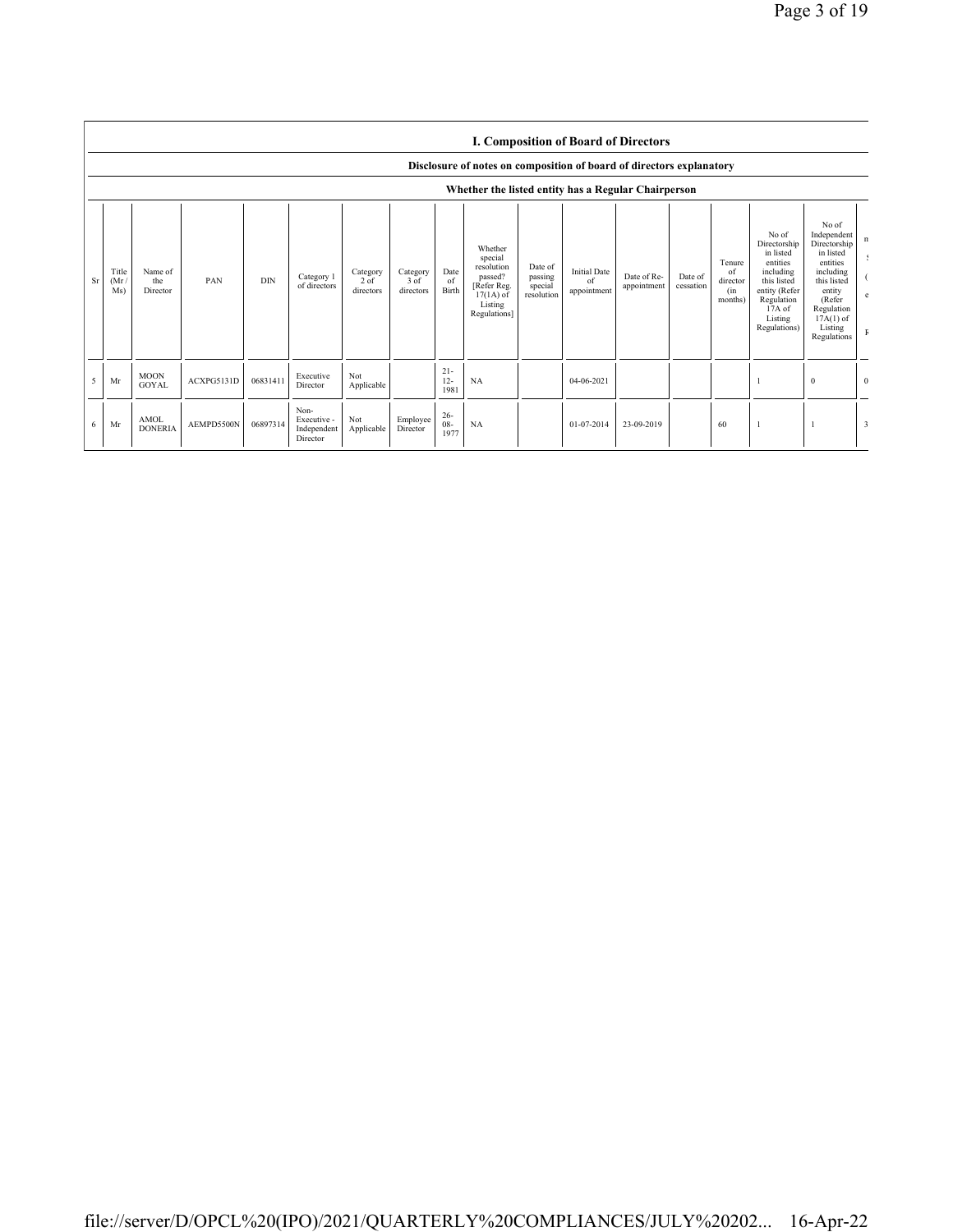|                | <b>Audit Committee Details</b> |                                     |                                                       |                        |                      |         |  |  |  |  |
|----------------|--------------------------------|-------------------------------------|-------------------------------------------------------|------------------------|----------------------|---------|--|--|--|--|
|                |                                |                                     | Whether the Audit Committee has a Regular Chairperson | Yes                    |                      |         |  |  |  |  |
| <b>Sr</b>      | <b>DIN</b><br>Number           | Name of Committee<br>members        | Category 2 of<br>directors                            | Date of<br>Appointment | Date of<br>Cessation | Remarks |  |  |  |  |
|                | 06897314                       | <b>AMOL DONERIA</b>                 | Non-Executive -<br><b>Independent Director</b>        | Chairperson            | 23-09-2019           |         |  |  |  |  |
| $\overline{2}$ | 01048355                       | <b>RAJESH KUMAR</b><br><b>GUPTA</b> | Non-Executive -<br><b>Independent Director</b>        | Member                 | 23-09-2019           |         |  |  |  |  |
| 3              | 00095313                       | <b>ASHOK KUMAR</b><br>GOYAL         | <b>Executive Director</b>                             | Member                 | $01 - 09 - 2019$     |         |  |  |  |  |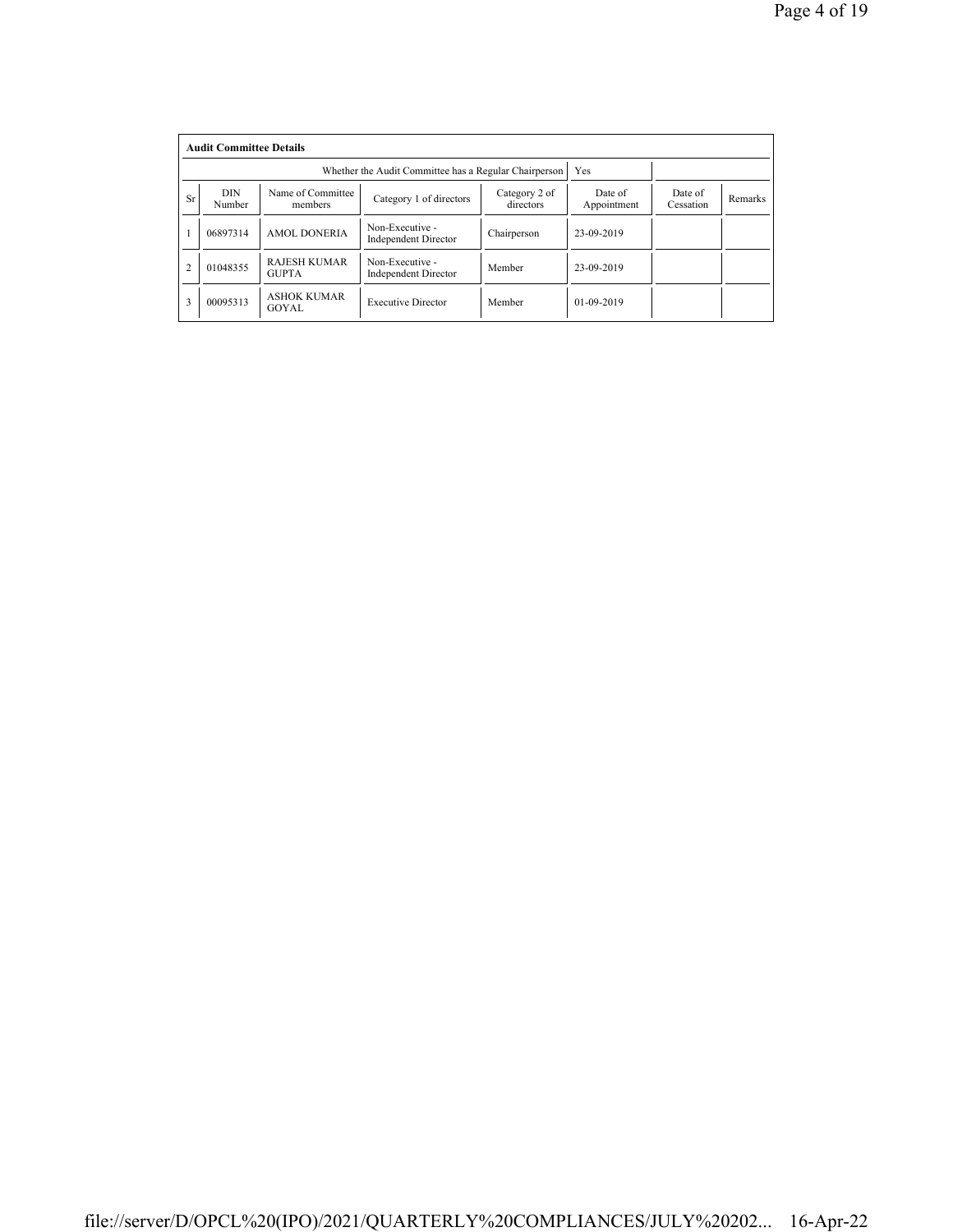|                | Nomination and remuneration committee |                                                                             |                                                |                            |                        |                      |         |  |  |  |
|----------------|---------------------------------------|-----------------------------------------------------------------------------|------------------------------------------------|----------------------------|------------------------|----------------------|---------|--|--|--|
|                |                                       | Whether the Nomination and remuneration committee has a Regular Chairperson |                                                | Yes                        |                        |                      |         |  |  |  |
| <b>Sr</b>      | DIN<br>Number                         | Name of Committee<br>members                                                | Category 1 of directors                        | Category 2 of<br>directors | Date of<br>Appointment | Date of<br>Cessation | Remarks |  |  |  |
|                | 01048355                              | <b>RAJESH KUMAR</b><br><b>GUPTA</b>                                         | Non-Executive -<br><b>Independent Director</b> | Chairperson                | 23-09-2019             |                      |         |  |  |  |
| $\overline{2}$ | 06897314                              | <b>AMOL DONERIA</b>                                                         | Non-Executive -<br><b>Independent Director</b> | Member                     | 23-09-2019             |                      |         |  |  |  |
| 3              | 01888937                              | <b>ASTHA SHARMA</b>                                                         | Non-Executive -<br><b>Independent Director</b> | Member                     | 23-09-2019             |                      |         |  |  |  |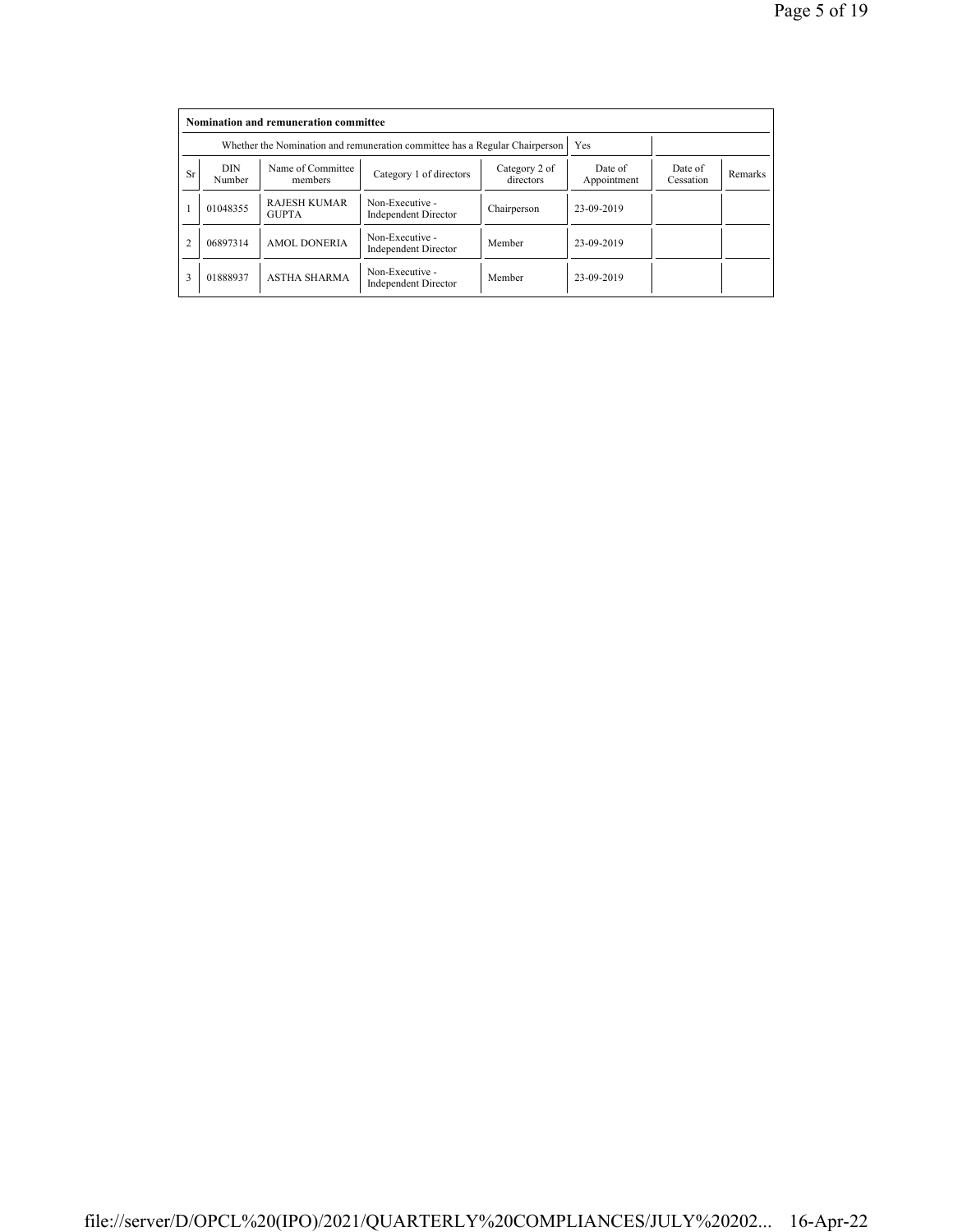|                | <b>Stakeholders Relationship Committee</b> |                                                                           |                                                |                      |              |  |  |  |  |  |
|----------------|--------------------------------------------|---------------------------------------------------------------------------|------------------------------------------------|----------------------|--------------|--|--|--|--|--|
|                |                                            | Whether the Stakeholders Relationship Committee has a Regular Chairperson |                                                | Yes                  |              |  |  |  |  |  |
| <b>Sr</b>      | <b>DIN</b><br>Number                       | Name of Committee<br>members                                              | Date of<br>Appointment                         | Date of<br>Cessation | Remarks      |  |  |  |  |  |
|                | 06897314                                   | <b>AMOL DONERIA</b>                                                       | Non-Executive -<br><b>Independent Director</b> | Chairperson          | 23-09-2019   |  |  |  |  |  |
| $\overline{2}$ | 01048355                                   | <b>RAJESH KUMAR</b><br><b>GUPTA</b>                                       | Non-Executive -<br><b>Independent Director</b> | Member               | 23-09-2019   |  |  |  |  |  |
| 3              | 00095313                                   | <b>ASHOK KUMAR</b><br>GOYAL                                               | <b>Executive Director</b>                      | Member               | $01-09-2019$ |  |  |  |  |  |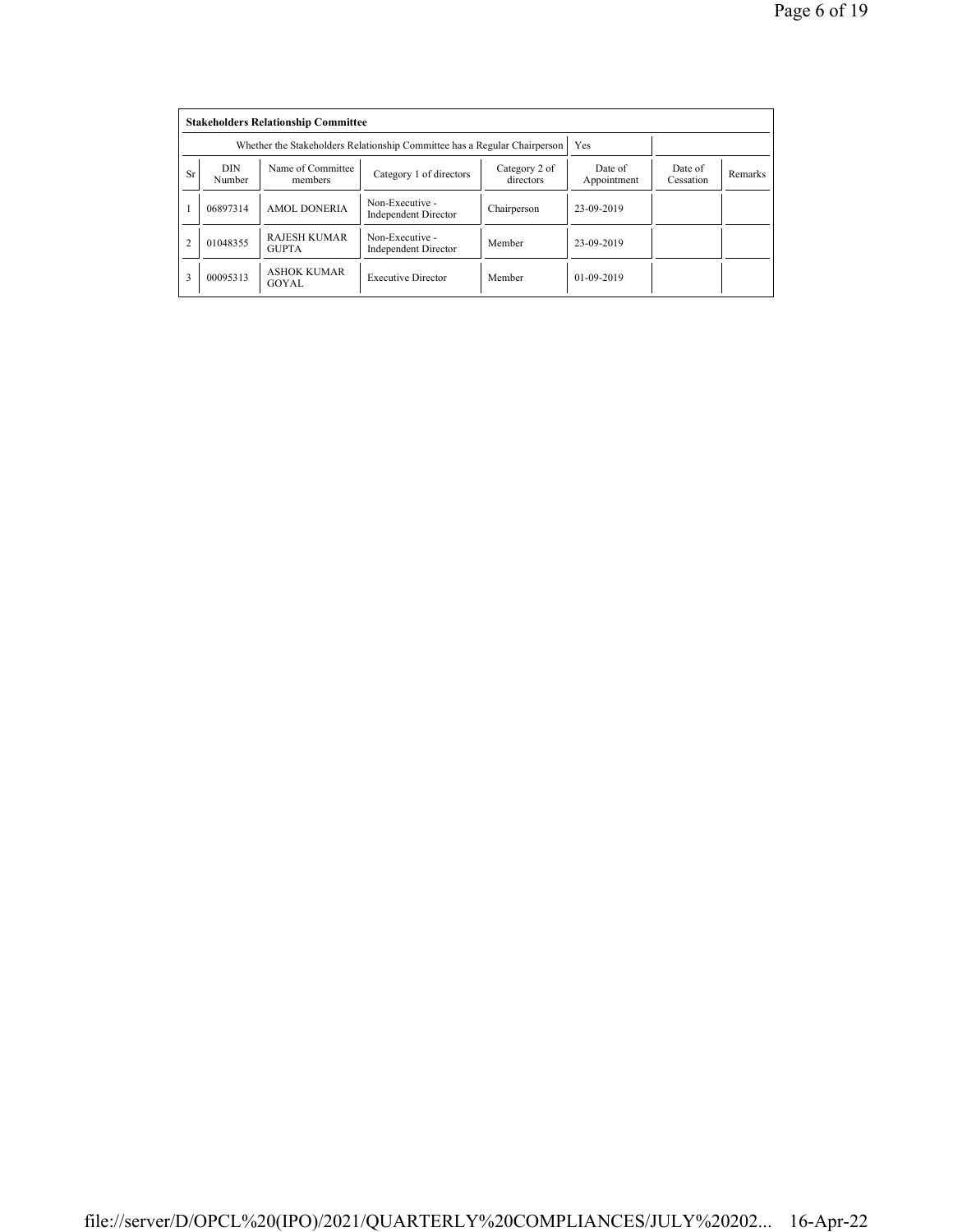|    | <b>Risk Management Committee</b> |                                                                 |                            |                            |                        |                      |         |  |  |  |
|----|----------------------------------|-----------------------------------------------------------------|----------------------------|----------------------------|------------------------|----------------------|---------|--|--|--|
|    |                                  | Whether the Risk Management Committee has a Regular Chairperson |                            |                            |                        |                      |         |  |  |  |
| Sr | DIN<br>Number                    | Name of Committee<br>members                                    | Category 1 of<br>directors | Category 2 of<br>directors | Date of<br>Appointment | Date of<br>Cessation | Remarks |  |  |  |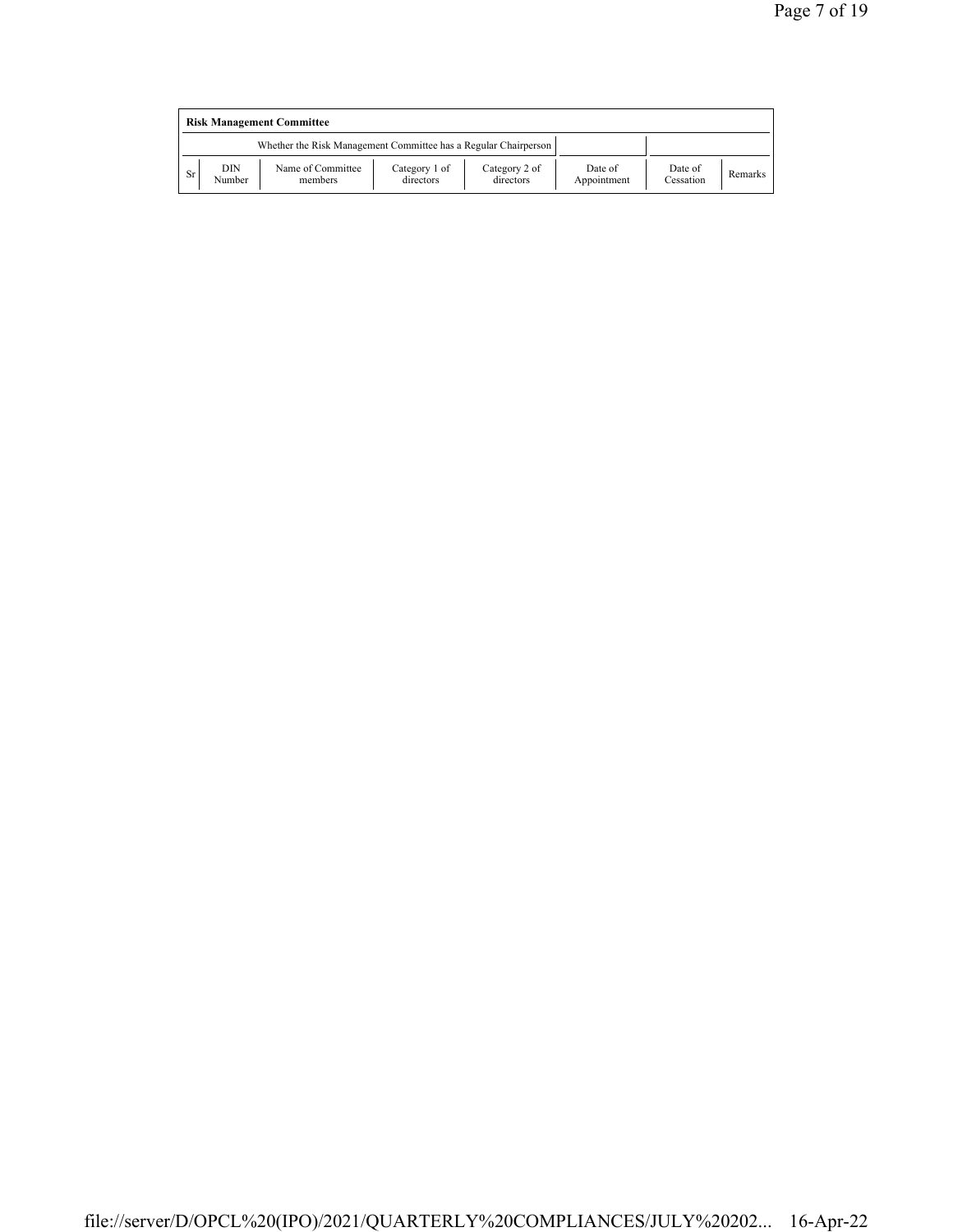|           | <b>Corporate Social Responsibility Committee</b> |                                                                                 |                            |                            |                        |                      |                |  |  |
|-----------|--------------------------------------------------|---------------------------------------------------------------------------------|----------------------------|----------------------------|------------------------|----------------------|----------------|--|--|
|           |                                                  | Whether the Corporate Social Responsibility Committee has a Regular Chairperson |                            |                            |                        |                      |                |  |  |
| <b>Sr</b> | DIN<br>Number                                    | Name of Committee<br>members                                                    | Category 1 of<br>directors | Category 2 of<br>directors | Date of<br>Appointment | Date of<br>Cessation | <b>Remarks</b> |  |  |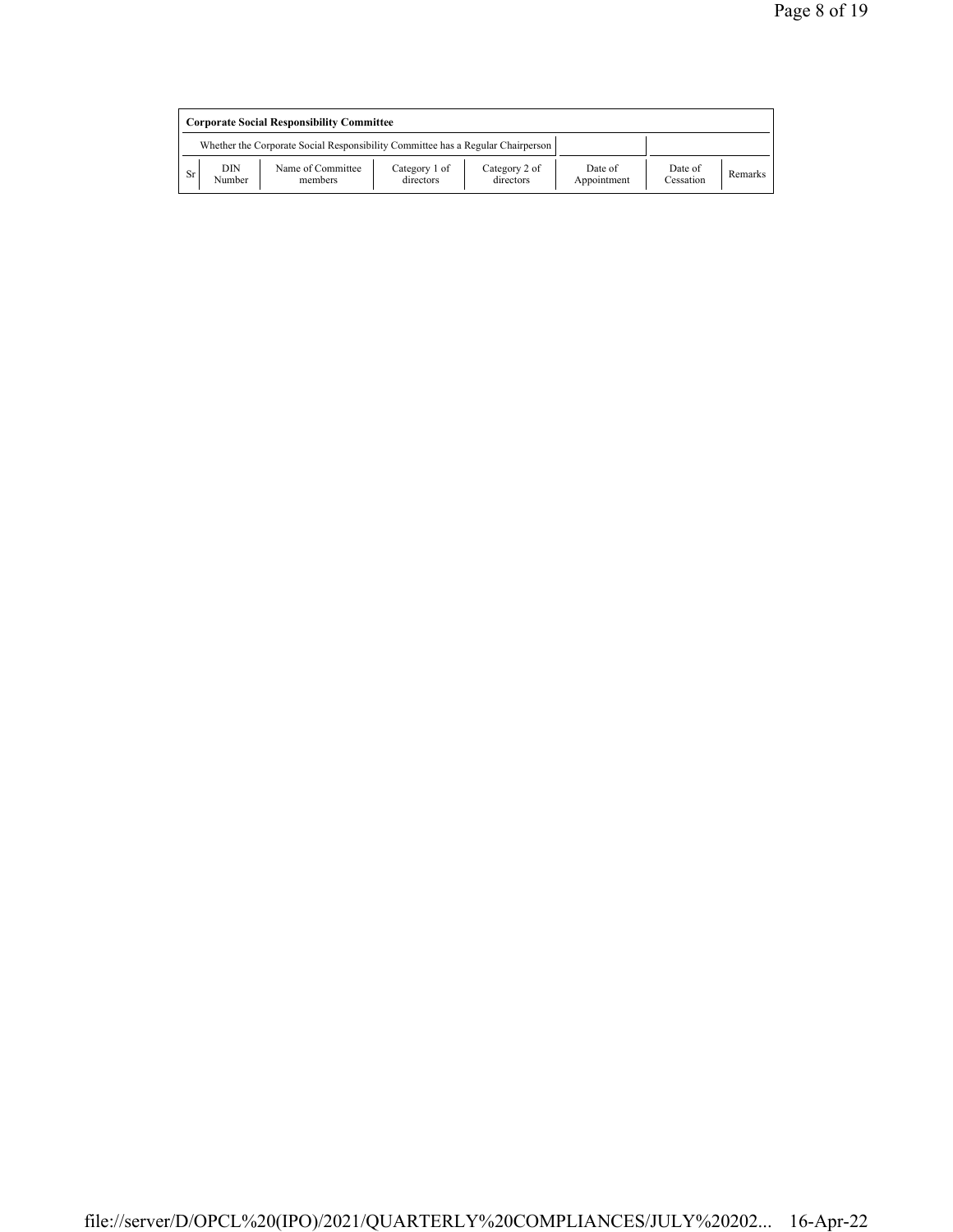|     | <b>Other Committee</b> |                              |                            |                            |                            |         |
|-----|------------------------|------------------------------|----------------------------|----------------------------|----------------------------|---------|
| Sr. | DIN<br>Number          | Name of Committee<br>members | Name of other<br>committee | Category 1 of<br>directors | Category 2 of<br>directors | Remarks |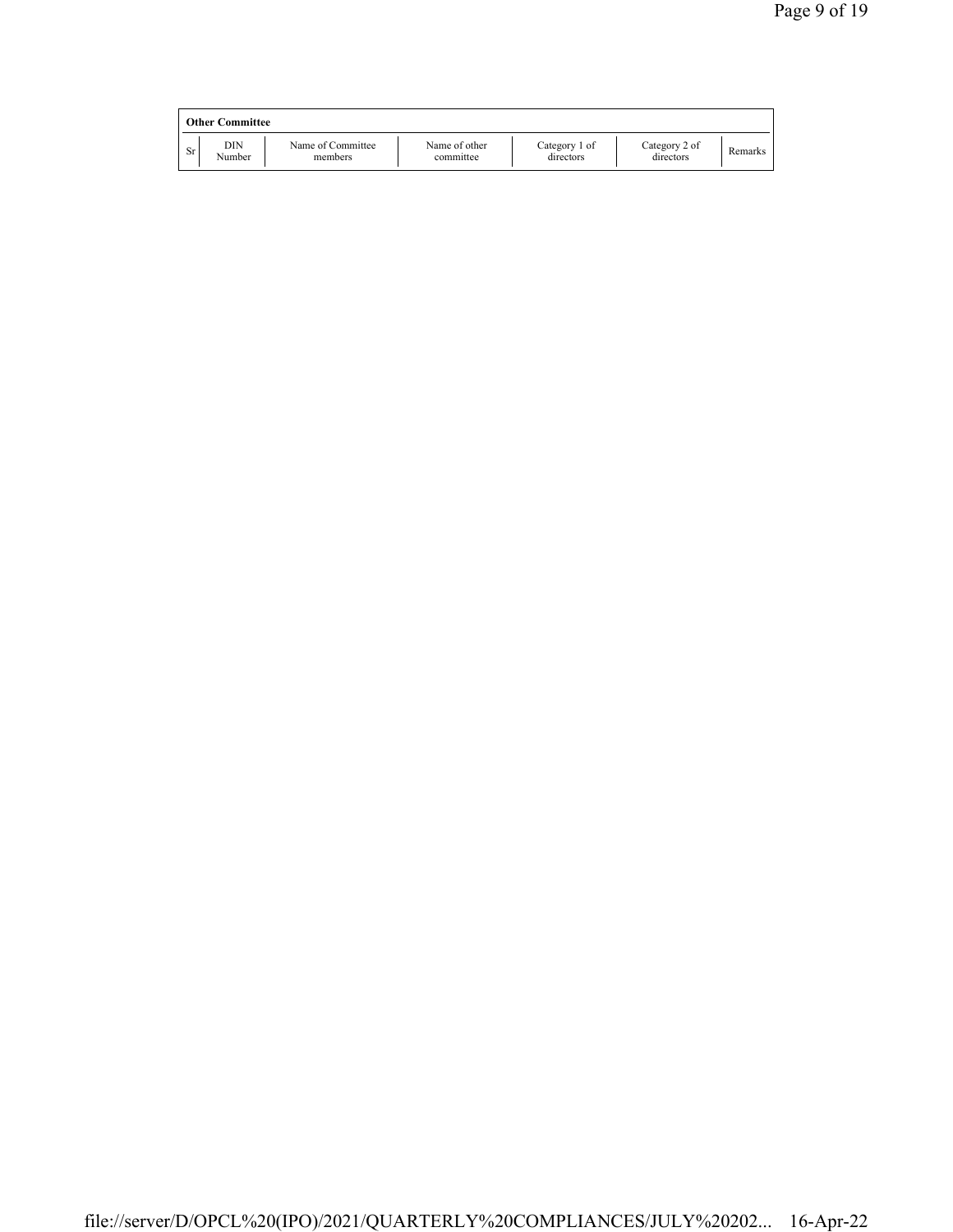|                | <b>Annexure 1</b>                                                 |                                                                  |                                                                      |                                       |                                                     |                                                                            |                                                                |  |  |
|----------------|-------------------------------------------------------------------|------------------------------------------------------------------|----------------------------------------------------------------------|---------------------------------------|-----------------------------------------------------|----------------------------------------------------------------------------|----------------------------------------------------------------|--|--|
|                | <b>Annexure 1</b>                                                 |                                                                  |                                                                      |                                       |                                                     |                                                                            |                                                                |  |  |
|                | <b>III. Meeting of Board of Directors</b>                         |                                                                  |                                                                      |                                       |                                                     |                                                                            |                                                                |  |  |
|                | Disclosure of notes on meeting of                                 | board of directors explanatory                                   |                                                                      |                                       |                                                     |                                                                            |                                                                |  |  |
| <b>Sr</b>      | $Date(s)$ of<br>meeting (if<br>any) in the<br>previous<br>quarter | $Date(s)$ of<br>meeting (if<br>any) in the<br>current<br>quarter | Maximum gap<br>between any two<br>consecutive (in<br>number of days) | Notes for<br>not<br>providing<br>Date | Whether<br>requirement of<br>Quorum met<br>(Yes/No) | Number of<br>Directors present*<br>(other than<br>Independent<br>Director) | No of<br>Independent<br>Directors<br>attending the<br>meeting* |  |  |
|                |                                                                   | 30-07-2021                                                       |                                                                      |                                       | Yes                                                 | 3                                                                          | 3                                                              |  |  |
| $\overline{2}$ |                                                                   | 10-09-2021                                                       | 41                                                                   |                                       | Yes                                                 | 3                                                                          | 3                                                              |  |  |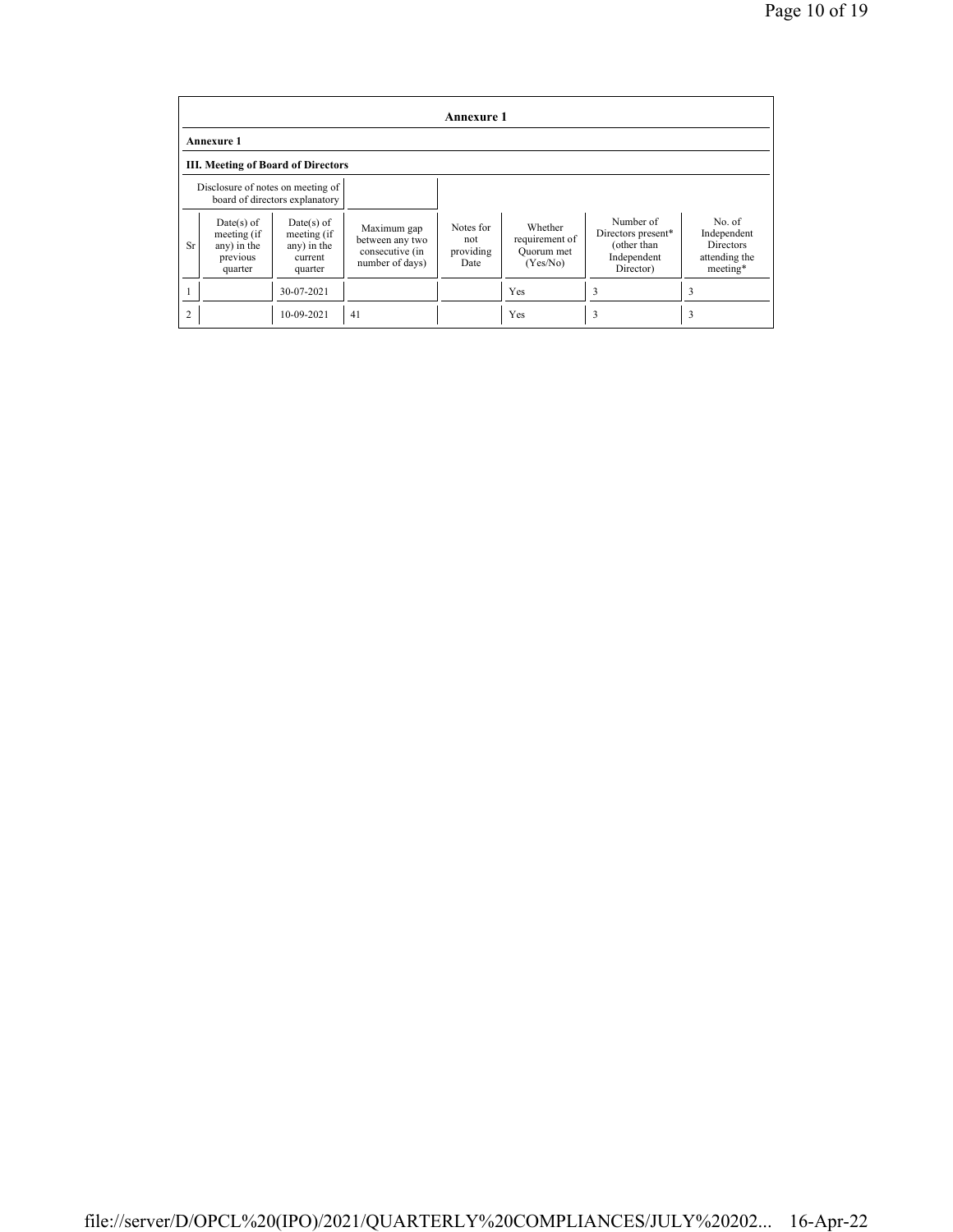|                | <b>Annexure 1</b>                                |                                                                                                                     |                                                                             |                               |                                       |                                                          |                                                                                                  |                                                                        |
|----------------|--------------------------------------------------|---------------------------------------------------------------------------------------------------------------------|-----------------------------------------------------------------------------|-------------------------------|---------------------------------------|----------------------------------------------------------|--------------------------------------------------------------------------------------------------|------------------------------------------------------------------------|
|                | <b>IV. Meeting of Committees</b>                 |                                                                                                                     |                                                                             |                               |                                       |                                                          |                                                                                                  |                                                                        |
|                |                                                  |                                                                                                                     |                                                                             |                               |                                       | Disclosure of notes on meeting of committees explanatory |                                                                                                  |                                                                        |
| Sr             | Name of<br>Committee                             | $Date(s)$ of<br>meeting (Enter<br>dates of Previous<br>quarter and<br>Current quarter in<br>chronological<br>order) | Maximum gap<br>between any<br>two.<br>consecutive<br>(in number of<br>days) | Name of<br>other<br>committee | Reson for<br>not<br>providing<br>date | Whether<br>requirement<br>of Quorum<br>met(Yes/No)       | Number of<br><b>Directors</b><br>present <sup>*</sup> (other<br>than<br>Independent<br>Director) | No. of<br>Independent<br><b>Directors</b><br>attending the<br>meeting* |
| $\mathbf{1}$   | Audit<br>Committee                               | 15-07-2021                                                                                                          |                                                                             |                               |                                       | Yes                                                      | 3                                                                                                | 3                                                                      |
| $\overline{c}$ | Nomination<br>and<br>remuneration<br>committee   | 20-08-2021                                                                                                          |                                                                             |                               |                                       | Yes                                                      | 3                                                                                                | 3                                                                      |
| 3              | <b>Stakeholders</b><br>Relationship<br>Committee | 22-09-2021                                                                                                          |                                                                             |                               |                                       | Yes                                                      | 3                                                                                                | 3                                                                      |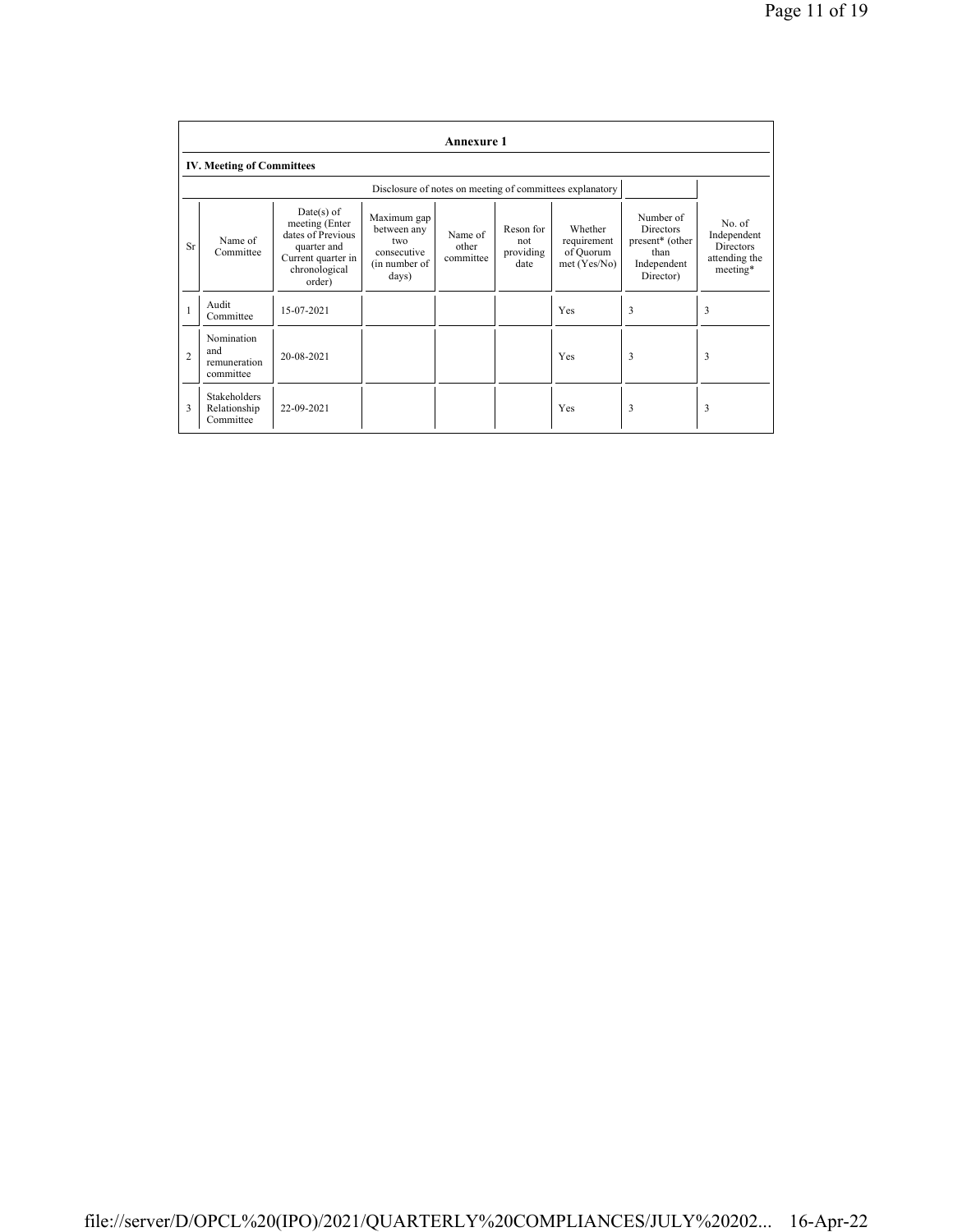|           | Annexure 1                                                                                                |                                  |                                                                    |  |  |  |  |  |
|-----------|-----------------------------------------------------------------------------------------------------------|----------------------------------|--------------------------------------------------------------------|--|--|--|--|--|
|           | V. Related Party Transactions                                                                             |                                  |                                                                    |  |  |  |  |  |
| <b>Sr</b> | Subject                                                                                                   | Compliance status<br>(Yes/No/NA) | If status is "No" details of non-<br>compliance may be given here. |  |  |  |  |  |
|           | Whether prior approval of audit committee obtained                                                        | Yes                              |                                                                    |  |  |  |  |  |
|           | Whether shareholder approval obtained for material RPT                                                    | NA                               |                                                                    |  |  |  |  |  |
| 3         | Whether details of RPT entered into pursuant to omnibus<br>approval have been reviewed by Audit Committee | Yes                              |                                                                    |  |  |  |  |  |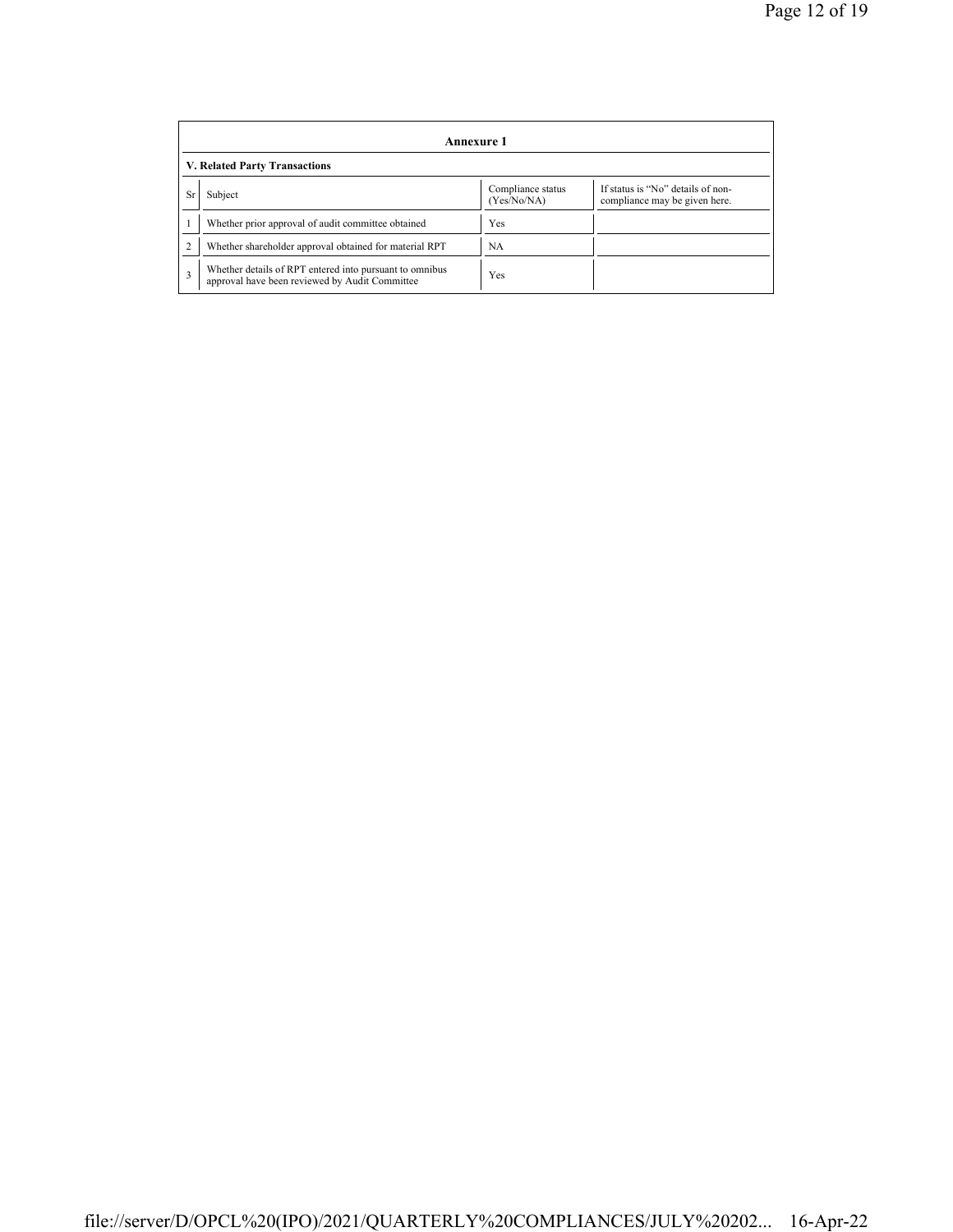|                | Annexure 1                                                                                                                                                                                                      |                               |  |  |
|----------------|-----------------------------------------------------------------------------------------------------------------------------------------------------------------------------------------------------------------|-------------------------------|--|--|
|                | <b>VI. Affirmations</b>                                                                                                                                                                                         |                               |  |  |
| Sr             | Subject                                                                                                                                                                                                         | Compliance status<br>(Yes/No) |  |  |
|                | The composition of Board of Directors is in terms of SEBI (Listing obligations and disclosure requirements)<br>Regulations, 2015                                                                                | Yes                           |  |  |
| $\mathfrak{D}$ | The composition of the following committees is in terms of SEBI(Listing obligations and disclosure<br>requirements) Regulations, 2015 a. Audit Committee                                                        | <b>Yes</b>                    |  |  |
| 3              | The composition of the following committees is in terms of SEBI(Listing obligations and disclosure<br>requirements) Regulations, 2015. b. Nomination & remuneration committee                                   | <b>Yes</b>                    |  |  |
| $\overline{4}$ | The composition of the following committees is in terms of SEBI(Listing obligations and disclosure<br>requirements) Regulations, 2015. c. Stakeholders relationship committee                                   | Yes                           |  |  |
| 5              | The composition of the following committees is in terms of SEBI(Listing obligations and disclosure<br>requirements) Regulations, 2015. d. Risk management committee (applicable to the top 500 listed entities) | <b>NA</b>                     |  |  |
| 6              | The committee members have been made aware of their powers, role and responsibilities as specified in SEBI<br>(Listing obligations and disclosure requirements) Regulations, 2015.                              | Yes                           |  |  |
| $\overline{7}$ | The meetings of the board of directors and the above committees have been conducted in the manner as<br>specified in SEBI (Listing obligations and disclosure requirements) Regulations, 2015.                  | Yes                           |  |  |
| 8              | This report and/or the report submitted in the previous quarter has been placed before Board of Directors.                                                                                                      | Yes                           |  |  |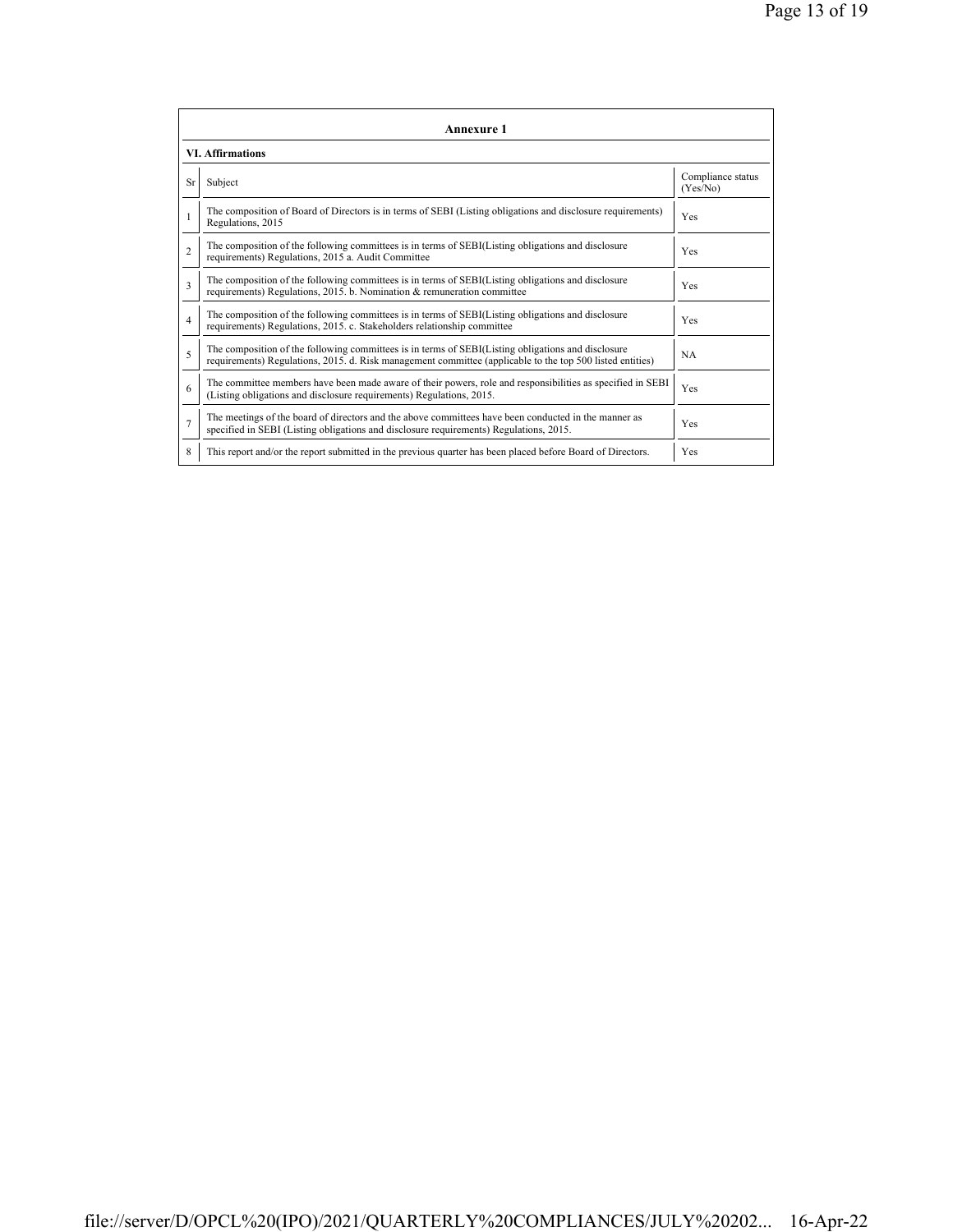|           | <b>Annexure 1</b> |                    |  |
|-----------|-------------------|--------------------|--|
| <b>Sr</b> | Subject           | Compliance status  |  |
|           | Name of signatory | SATISH KUMAR GOYAL |  |
|           | Designation       | Managing Director  |  |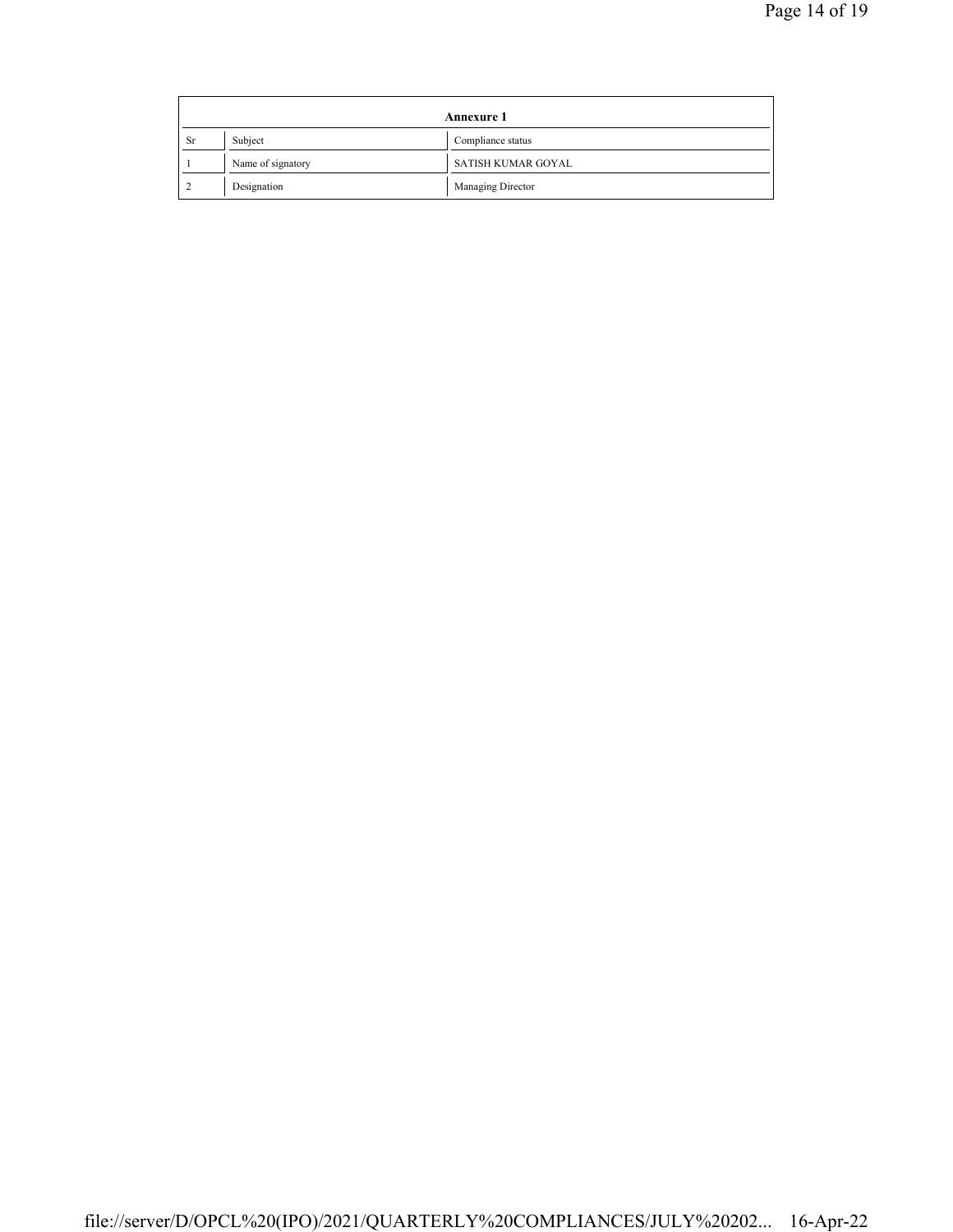|                | <b>Annexure III</b>                                                                                                                                                                  |                                              |                                  |                                                                      |  |
|----------------|--------------------------------------------------------------------------------------------------------------------------------------------------------------------------------------|----------------------------------------------|----------------------------------|----------------------------------------------------------------------|--|
|                | <b>III.</b> Affirmations                                                                                                                                                             |                                              |                                  |                                                                      |  |
| Sr             | Particulars                                                                                                                                                                          | Regulation<br>Number                         | Compliance status<br>(Yes/No/NA) | If status is "No" details of<br>non-compliance may be<br>given here. |  |
|                | Copy of the annual report including balance sheet, profit<br>and loss account, directors report, corporate governance<br>report, business responsibility report displayed on website | 46(2)                                        | Yes                              |                                                                      |  |
| $\overline{c}$ | Presence of Chairperson of Audit Committee at the Annual<br>General Meeting                                                                                                          | 18(1)(d)                                     | Yes                              |                                                                      |  |
| $\mathbf{3}$   | Presence of Chairperson of the nomination and<br>remuneration committee at the annual general meeting                                                                                | 19(3)                                        | Yes                              |                                                                      |  |
| 4              | Presence of Chairperson of the Stakeholder Relationship<br>committee at the annual general meeting                                                                                   | 20(3)                                        | Yes                              |                                                                      |  |
| 5              | Whether "Corporate Governance Report" disclosed in<br>Annual Report                                                                                                                  | $34(3)$ read with<br>para C of<br>Schedule V | Yes                              |                                                                      |  |
|                | Any other information to be provided                                                                                                                                                 |                                              |                                  |                                                                      |  |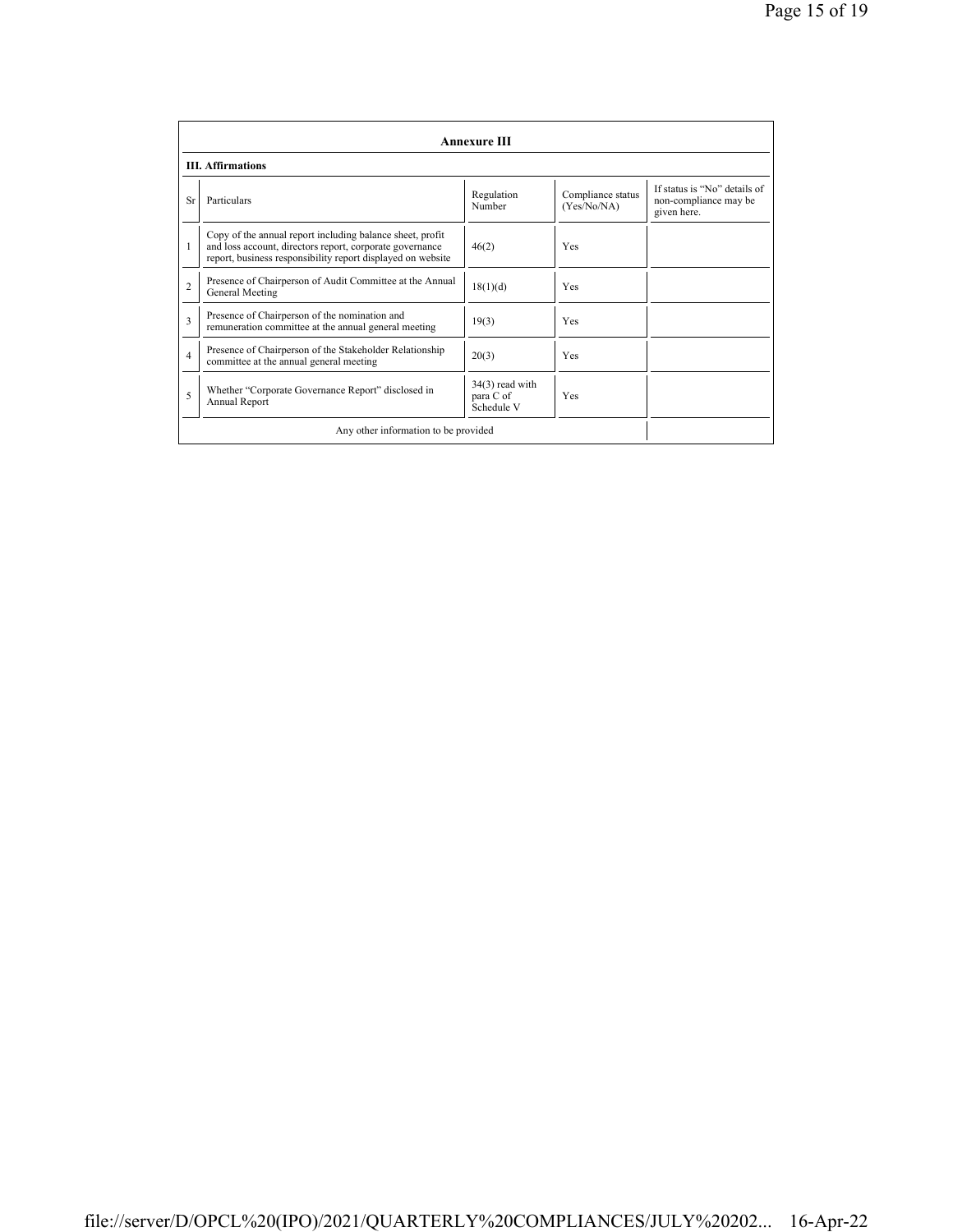| Annexure III |  |                   |                    |
|--------------|--|-------------------|--------------------|
|              |  | Name of signatory | SATISH KUMAR GOYAL |
|              |  | Designation       | Managing Director  |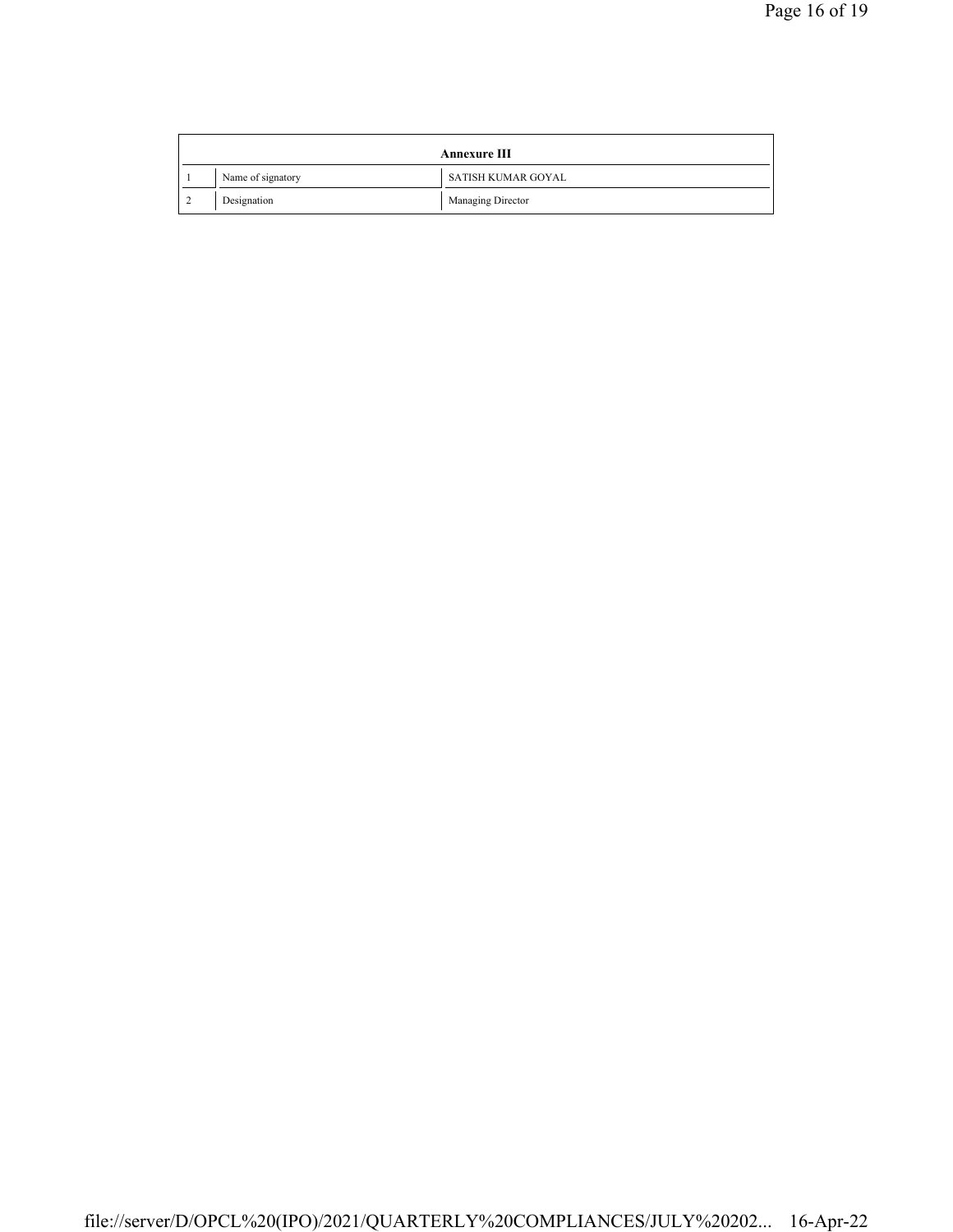| <b>Additional Half yearly Disclosure</b> |                        |  |
|------------------------------------------|------------------------|--|
| Applicability of disclosure              | Not Applicable         |  |
| Reason for Non Applicability             | Textual Information(1) |  |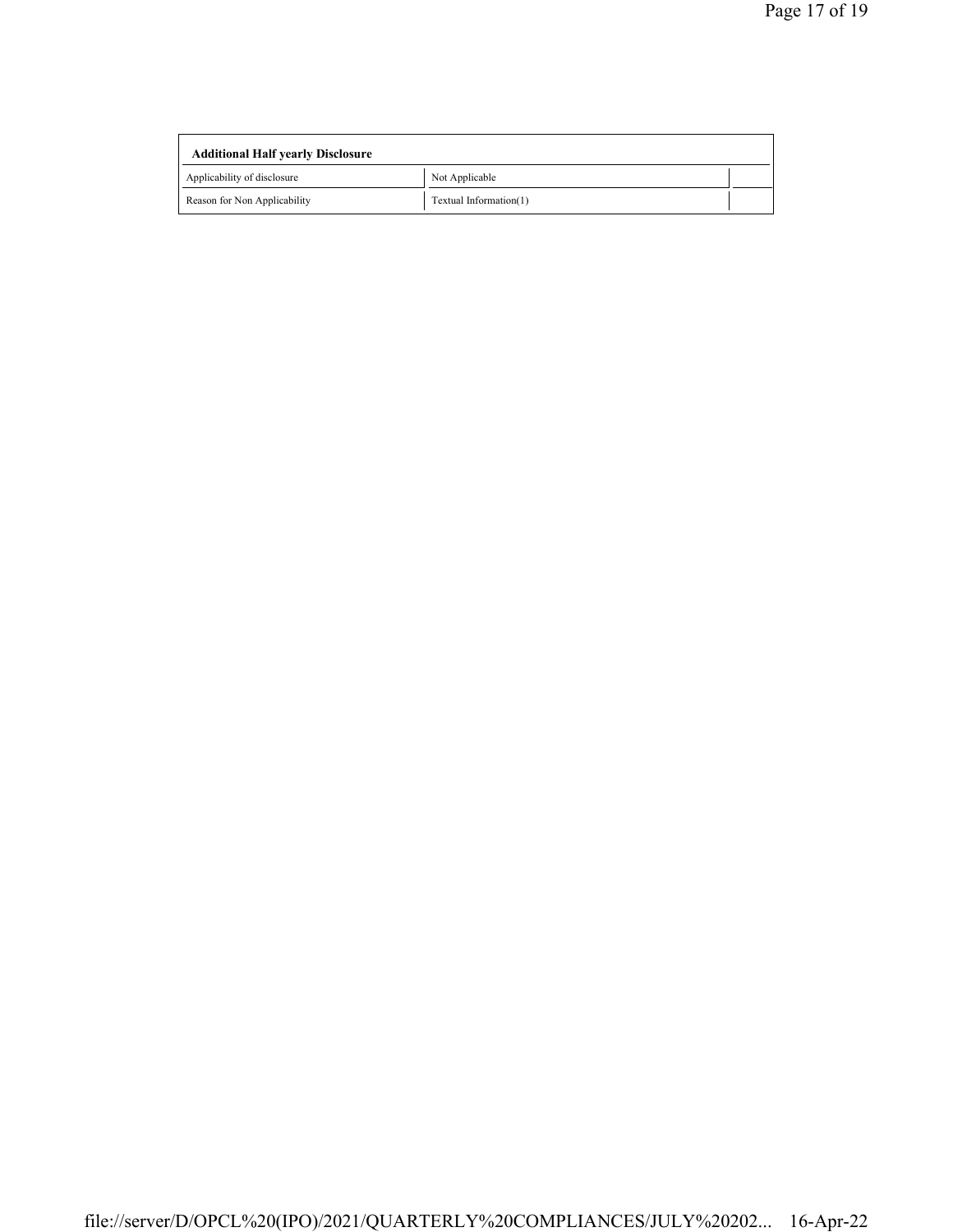| <b>Signatory Details</b> |                    |
|--------------------------|--------------------|
| Name of signatory        | SATISH KUMAR GOYAL |
| Designation of person    | Managing Director  |
| Place                    | Agra               |
| Date                     | 30-09-2021         |